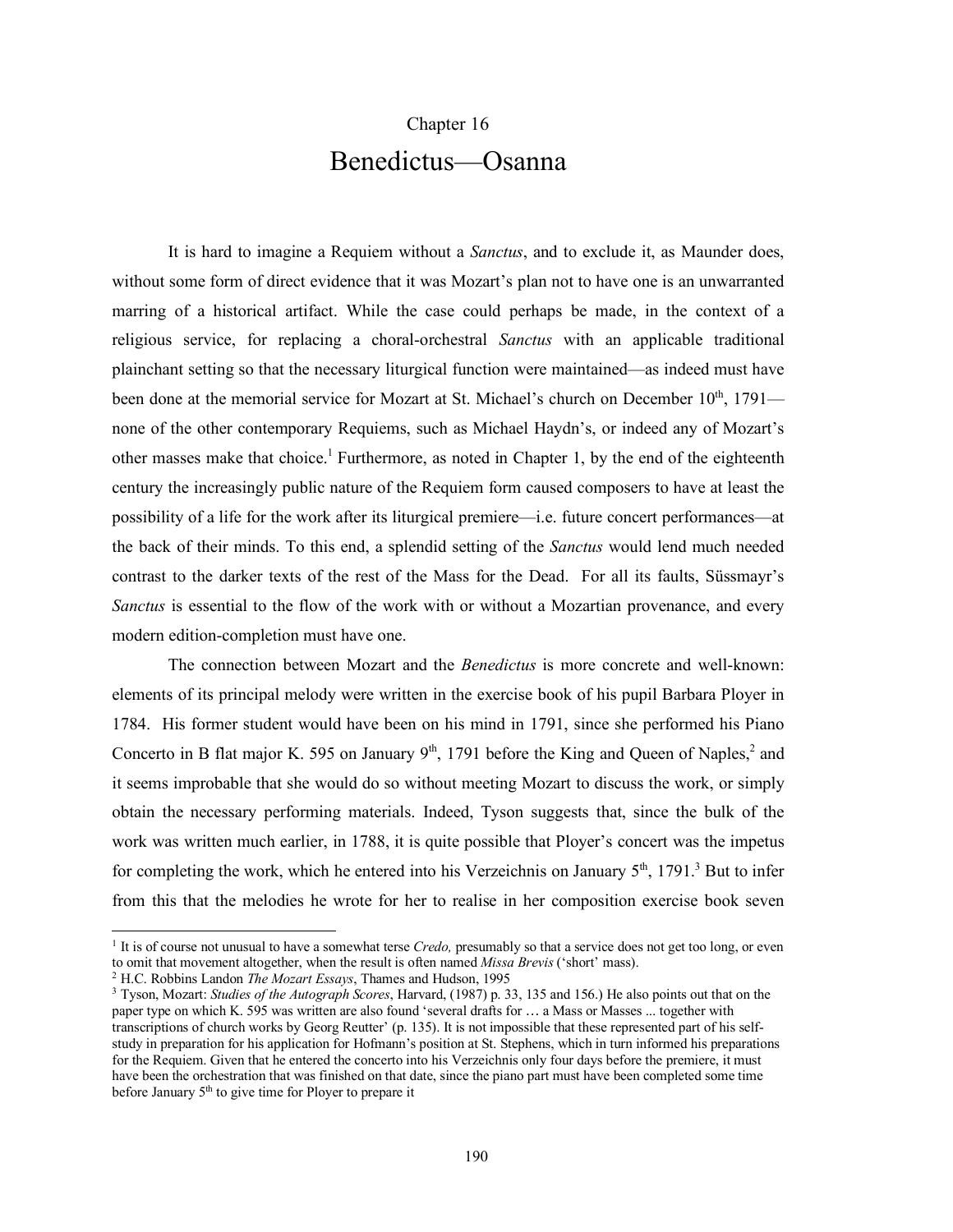years before were fresh enough in his memory for him to recall one and include it in his Requiem stretches credulity. A much simpler explanation is that the melodies spring from the DNA of the late 18<sup>th</sup> century through the filter of the inventive ability of a master melodist, in a way quite similar to the following from the Horn Concerto K. 447 and the Piano Concerto K. 467, revealing the dangers of reading too much into simple melodic resemblance:



The connection between Mozart and Barbara Ployer in 1791 is therefore well established, and it is also clear that the 'Ployer' and *Benedictus* melodies share a common ancestry. But that does not create a connection between that melody and Süssmayr. Indeed, it is hard to see how Süssmayr could possibly know of Ployer's *Unterrichtsheft*, because it was presumably in her possession, not Mozart's. <sup>4</sup> Even in extremely unlikely event that it had been on Mozart's desk at some point in late 1791 and Süssmayr somehow came to cast his eye over it, why would he connect that melody with a gap in the Requiem manuscript he was rushing to finish? Not only is the melody in C major in the Ployer notebook, not the B flat major of the *Benedictus*, but the two are far from identical:



And why would he just borrow half of the melody? He was very pressed for time, so it would make no sense not to use all of it, adapting it as necessary to fit the text, something like this:



<sup>4</sup> it would hardly be much use to Mozart. The exercise book ended up with Maximillian Stadler (who, it turns out, was Ployer's cousin) but exactly when it came to him is currently unknown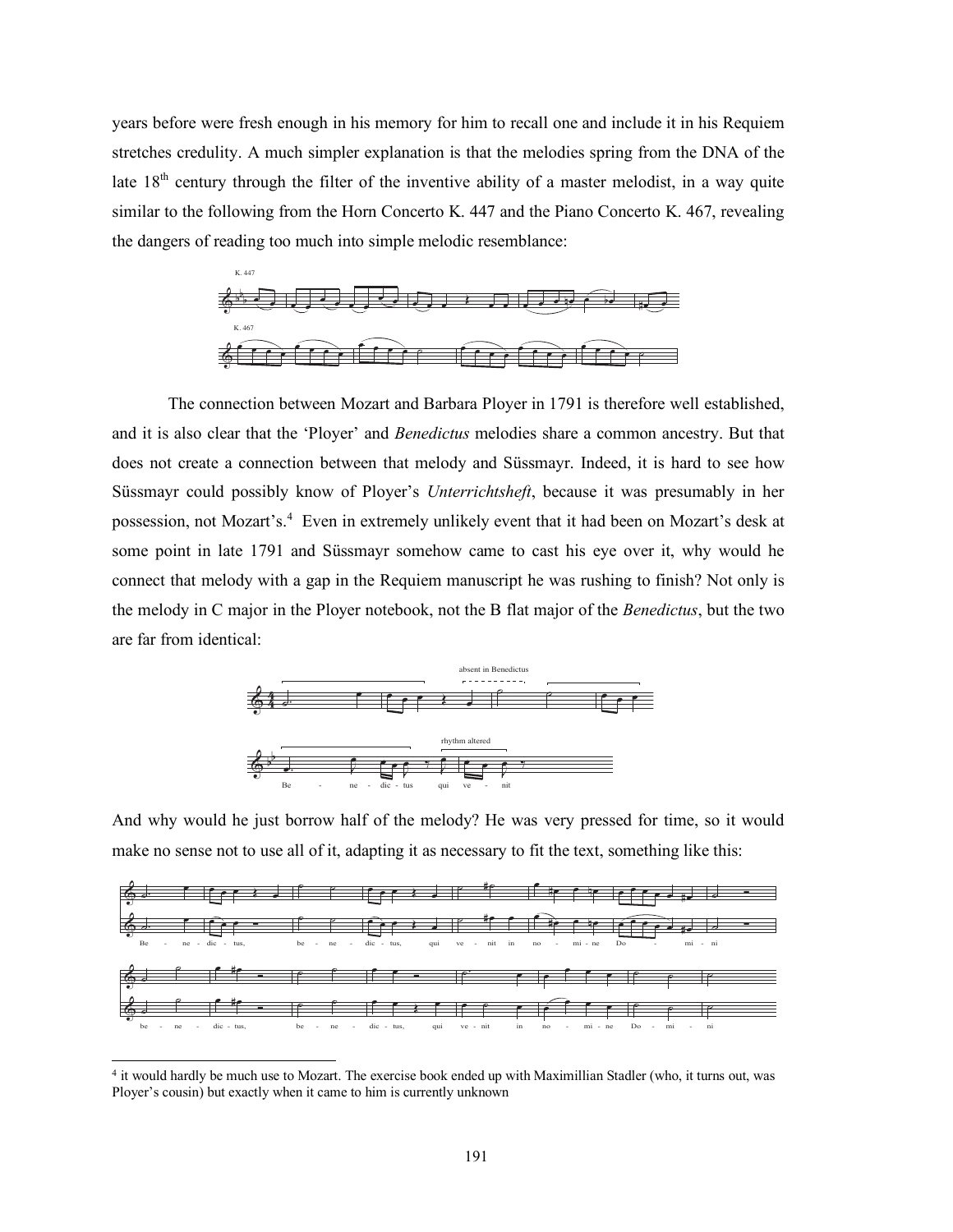It would seem to follow therefore that, despite the passing resemblance in the first few bars, the Ployer *Unterrichtsheft* cannot be the source of Süssmayr's melody.

Let us for a moment propose that Süssmayr did indeed come up with the opening gesture from his own imagination. Is there are Mozartian source for the rest of the melody? Whilst step wise motion is of course not rare in  $18<sup>th</sup>$  century music, as pointed out by Maunder,<sup>5</sup> either the *Sanctus* of the Mass in C major K. 337, or *La clemenza di Tito* could be mined to reverse engineer the second half of the *Benedictus* melody:



It is a strange coincidence that Süssmayr may have had the opportunity to hear both these pieces very shortly before his work on the Requiem, since he accompanied the Mozarts to Prague for the premiere of *La Clemenza di Tito* in September 1791 at the coronation festivities for Leopold II, and K. 337 was 'among the works that Salieri brought with him' for the church services associated with the occasion.<sup>6</sup> But it stretches credibility beyond the breaking point to propose that Süssmayr, under pressure to finish the Requiem swiftly so the score could be handed over to the commissioner, would scour either the mass or *Tito* for a usable melody, but rather than choosing a single tune, realise that a fragment of one of its melodies could be combined with a melody from the exercise book of a former student if transposed down a tone and the tempos and note lengths adjusted. Quite apart from the impracticality of it, the discrepancies elsewhere in Süssmayr's work on the Requiem suggest very strongly that he was either unable or unwilling to do that deep an analysis of Mozart's elevated language. This hypothesis too must be rejected.

Why not just invent his own melody, as he claimed in the famous letter to Breitkopf  $\&$ Härtel?<sup>7</sup> That would have been the quickest, easiest and most practical path to follow, and who could blame him for taking it? That his melody *could* have been constructed from known precedents that were in Mozart's creative consciousness in mid to late 1791 lends it a gravitas that the modern editor-completer should not ignore, whether or not it was indeed "ganz neu von mir verfertigt." For this reason, the principal elements of Süssmayr's *Benedictus* must stand.

l

<sup>5</sup> Richard Maunder, *Mozart's Requiem: On Preparing a New Edition*, Oxford University Press, 1988, p. 48

<sup>6</sup> see H. C. Robbins Landon: *1791 Mozart's Last Year*, Thames and Hudson, 1988, p. 103-4.

<sup>7</sup> dated February 8th, 1800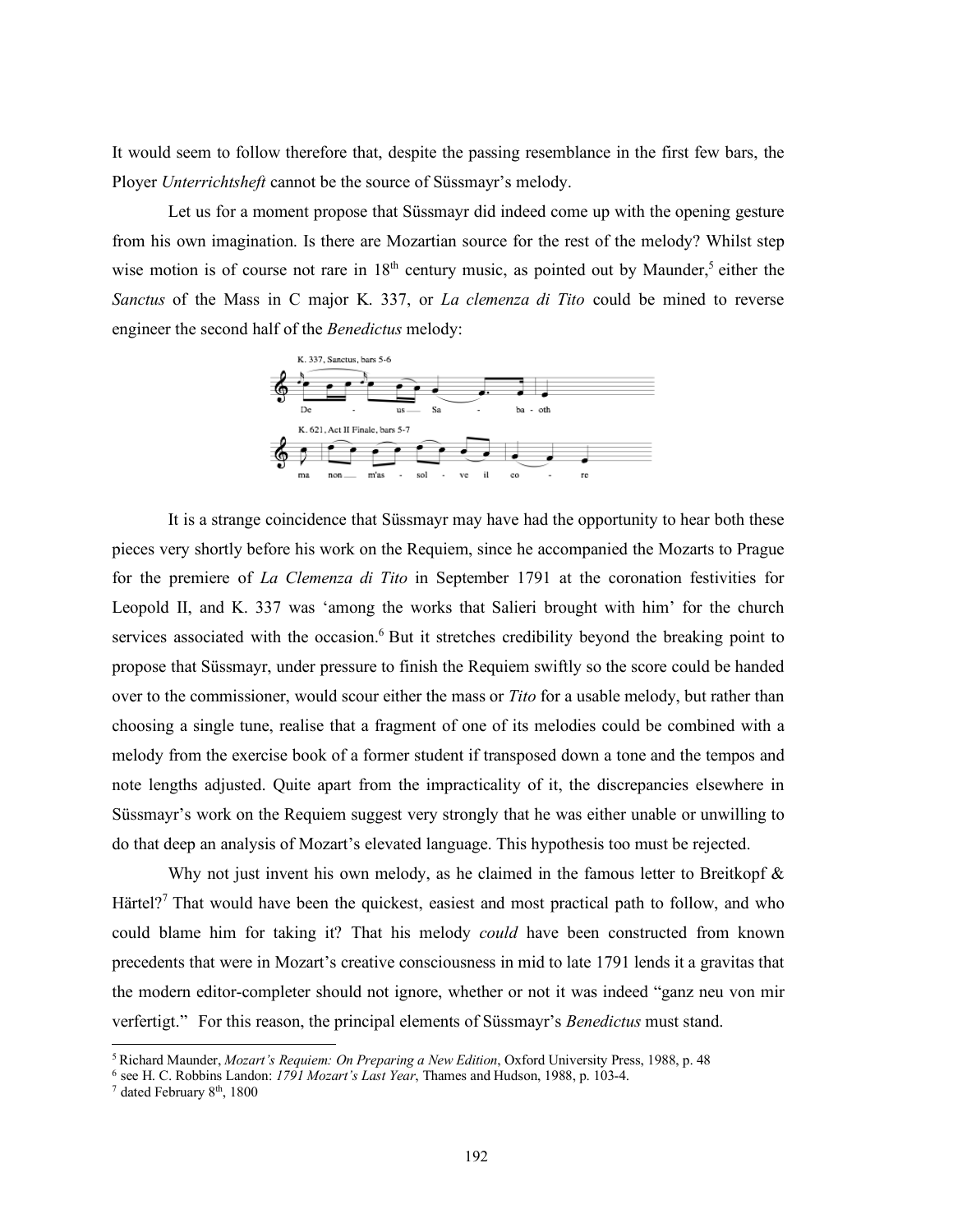So far, examination has been limited only to the alto melody. It is when one looks beyond it, to its implementation and to the structure of the movement, that one is led inexorably to the conclusion that the gap between inspiration and execution is such that it is infinitely more likely that Mozart himself was its source, written down on one of the 'Zettelchen' which was either lost, or even worse, destroyed by Süssmayr.<sup>8</sup>

What would such a sketch have looked like? If Mozart's methods of working in the rest of the *Requiem* torso were followed here, it must have obviously have included the alto soloist's melody (with or without text?), but beyond that just 'an indication here and there', probably the violin figuration above the (implied)  $V^2$ -1<sup>6</sup> of the bassi part and its continuation (most likely without figures), and perhaps the semiquaver countermelody:<sup>9</sup>



Notable is the avoidance of a root position tonic chord, which doesn't arrive until the cadence at the end of the phrase. Note also how the third iteration of E flat to D in the bass is an augmentation of the first two. This use of inversions is important as the work transitions from the bright D major of the *Sanctus* to the B flat major of the more meditative *Benedictus.* Unlike the introduction to the movement*,* the putative sketch bridges the gap of four keys skillfully and smoothly.

Levin's comments on the opening of the *Benedictus* shed interesting light here:<sup>10</sup>

[it] presents a version that is different [from the Ployer melody] in two significant ways:

a) the melody begins alone; the accompaniment has a rest … Such a rest is anything but obvious. $^{11}$ 

b) More astonishing … is the harmonic content of the first half measure. After the eighth-rest we do not hear a B-flat major triad in the accompaniment, but the minor third D-F . . . [could this not be heard] equally well as the tonic of D minor? Thus we can perceive and audacious compositional gamble. The previous movement ended in D major. Were the *Benedictus* to begin with F in the melody and B flat in the bass

<sup>&</sup>lt;sup>8</sup> It is well established that he made unattributed use of Mozart's music on other occasions.

<sup>&</sup>lt;sup>9</sup> If this countermelody is Süssmayr's own, it is one of his most inspired moments

<sup>10</sup> See especially comment (b)

 $11$  The rest appears only in Mozart's versions in Ployer's notebook, reinforcing the theory of Mozart's authorship. Ployer does not see the possibility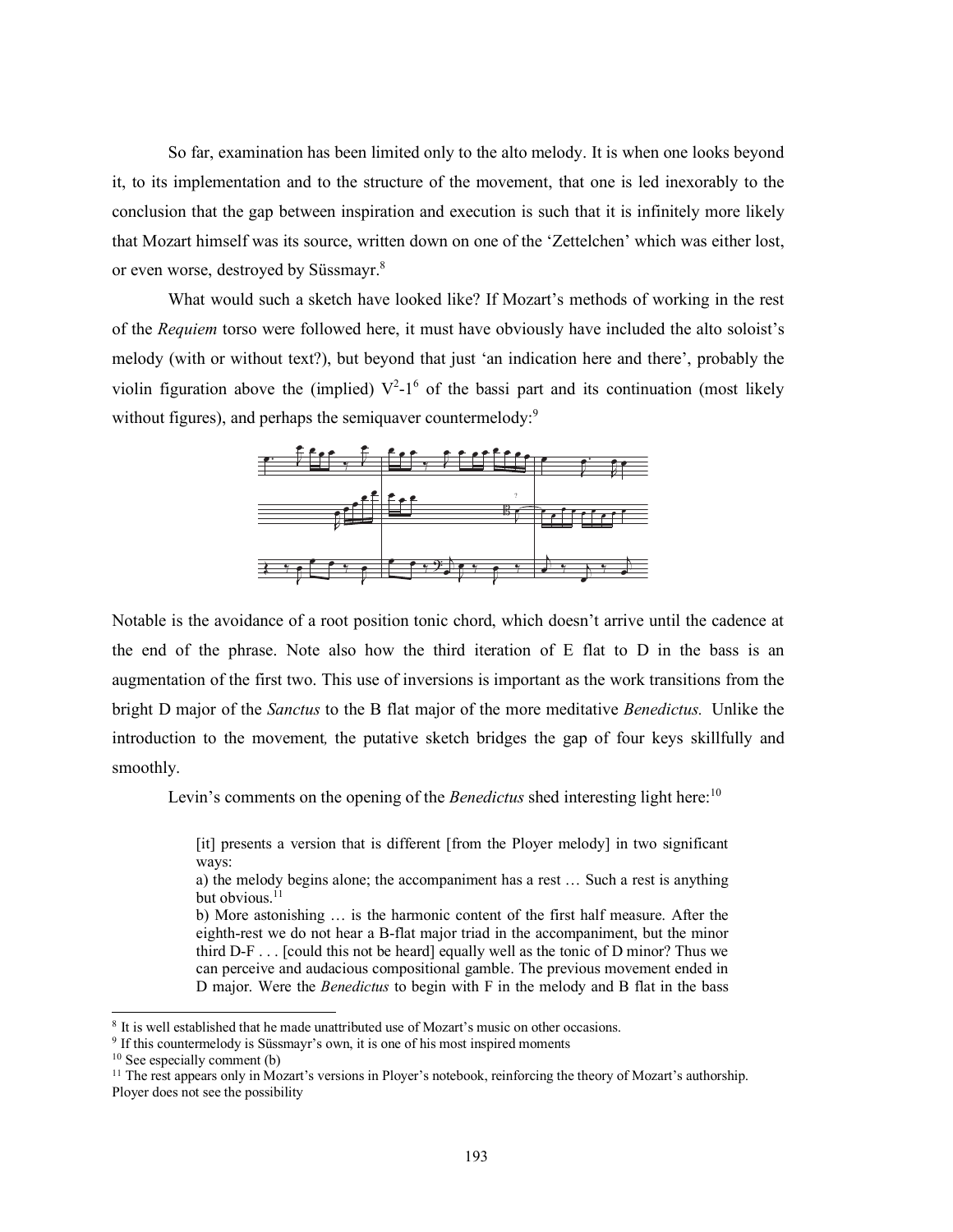after the D major tonic chord, the public would be confronted with a coarse tonal shift. This crudeness is skillfully avoided in Süssmayr's version.<sup>12</sup>

He does not say it outright, but his insightful observations imply a level of thinking that was routine for Mozart, but regrettably not for the composer of the consecutive octave between the viola and first violin just four beats later:



Unfortunately, in his introduction at the beginning of the movement, Süssmayr seems to have misunderstood the benefits of the inversions under the alto's first entrance, because he adds a redundant bass part (and trombones!) with three root position chords,<sup>13</sup> the first two of which introduce a hidden fifth between first violins and bassi:



and both a parallel octave between violas and first violins in the second bar, and contrary motion fifths between second violin and bass in the third bar of his introduction:



l

<sup>12</sup> Levin, p. XX

<sup>&</sup>lt;sup>13</sup> Given his insightful comments above, it is strange that Levin not only uses the first three root position chords of Süssmayr's opening, but actually adds them under the alto's first entry, undercutting the subtlety of the harmonisation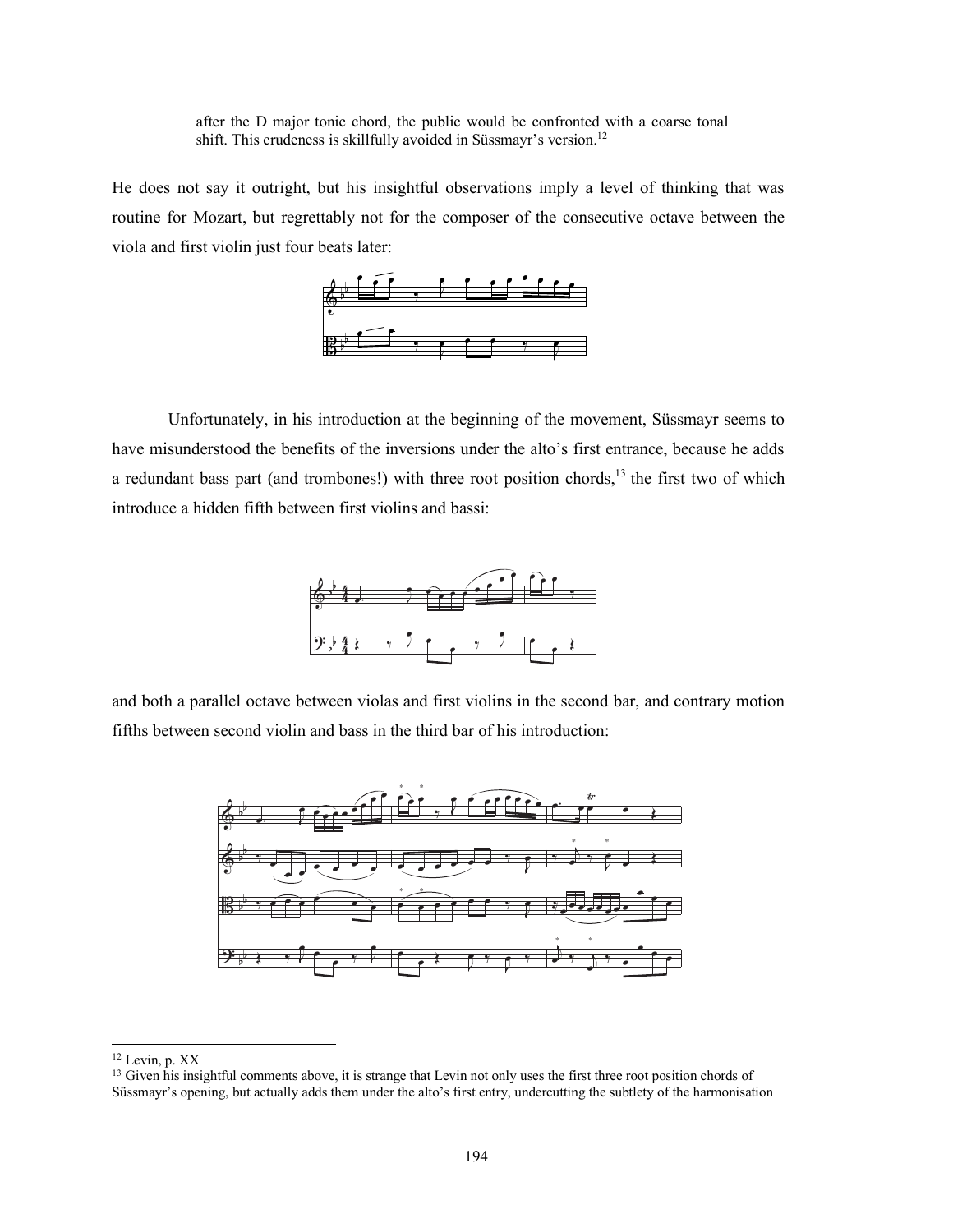This kind of error is a good example of the 'ability gap' identified by many commentators, the dichotomy between inspiration and execution mentioned above, that invites the conclusion that Süssmayr was not composing his own *Benedictus*, but doing his best to realise ideas that originated with Mozart. As we will be described below, further analysis suggests that there was more than one mind at work in its construction.

If one accepts the need for the Requiem to contain a Sanctus-Benedictus movement so that it falls within the accepted and expected architecture of the genre at the time, or even because the core of the melodic material—being quotations or near quotations of known Mozart melodies—is demonstrably within the parameters of Mozart's style, then a modern editioncompletion of K. 626 must include Süssmayr's *Benedictus*, even if one does not respect two centuries of performance history. As Wolff says: 'Rejecting Süssmayr's score out of hand ... means rejecting the chance of preserving what traces there are of Mozart's original material.<sup>14</sup> Whether we should be calling the resultant work the Mozart-Süssmayr Requiem is an open question. It is also interesting to note that all the modern edition-completions of the work are called variations on 'W.A. Mozart Requiem, edited and completed by x' as if it were Mozart they were editing, when it is, of course, Süssmayr whose work is being evaluated.

It is an interesting ethical dilemma which is the worse deception: to pass off the hybrid nature of the opening movements as having more Mozart in them than they do, an act of forgery, (as the 'preparation team' did) or presenting music that borrows liberally from another composer as your own (as Süssmayr did), an act of plagiarism. Of course, modern concepts of intellectual property and copyright did not exist in eighteenth century Europe, or Mozart himself would have been open to the charge with his copious, unattributed use of Handel.<sup>15</sup> Essentially what Süssmayr was doing in the *Benedictus* was not so different: taking (from a sketch, or assembling from known elements) the work of another composer, adapting and fashioning it as best he could into a movement of his own construction, as he had done in the *Lacrymosa*.

Perhaps it is because of the known Mozartian source of the main melody that the *Benedictus* is such a perplexing hybrid. Analysis should follow Mozart's own procedure, which started with the vocal parts. The movement is divided into two sections bars 3–18 and 28–46, both of which set the whole text 'Benedictus qui venit in nomine Domini' to similar material. Both sections also have essentially the same instrumental codetta: the emphatic repeated wind

<sup>14</sup> Wolff, p 52. See also his note 131: 'I am convinced that the attempt to approach Mozart on the basis of. . . analytical understanding is well worth the making so long as it is fully understood that it is only an attempt and that it will not be the last.'

<sup>&</sup>lt;sup>15</sup> One wonders also how his melody for 'Quam olim Abrahae' would withstand the scrutiny of modern litigation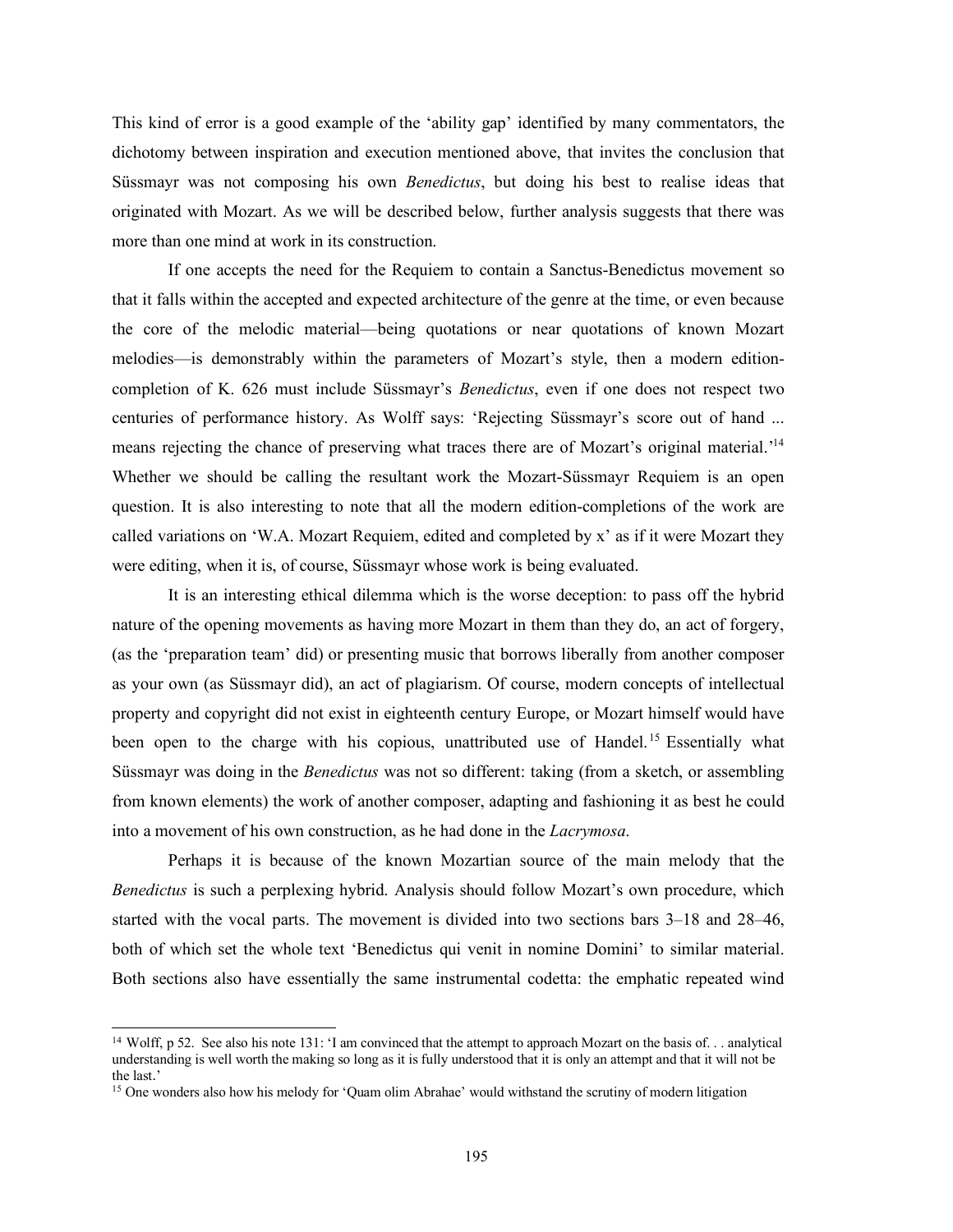chords with triadic string figure that recall the 'et lux perpetua' music of the *Introitus* and *Communio* movements (bars 18–21 and 50–53). At the end of this Chapter is a comparison of the two vocal sections: the upper staves show the first section, the lowest staves the second: the smaller middle staves show the first section transposed, and therefore how the sections have been re-voiced and altered. Note how the second section opens with the bass and tenor, complementing the alto and soprano of the first section.

The first structural change occurs in the tenor solo in bar 31–32, where a move to the subdominant is made, but a bar seems to be missing: where the soprano answered its own opening three and a half bar phrase with one of identical length, here the tenor answers the bass with only two and a half:



Bars 33 and 34 parallel bars 10 and 11, but with interesting changes: first, the bass soloist is silent for most of bars 33 and 34 (the orchestral bass takes the line): when the soloist does enter, he has a different imitation that leads to new material; second, the alto has a line that did not appear in bar 10, extracted from the first violin countermelody, which is here simplified (no semiquaver repeated notes). Bars 35–38 are newly composed, and apart from some very strange text underlay in the bass voice in bars 36–37, seem to flow naturally enough out of, and back to, repeated material. *They are free of both direct and hidden parallels*. Bars 38.5–40 have the same harmonic frame as 10.5–12 (bar 40 uses the soprano/tenor motif from bar 35, now in alto and tenor) and then bars 41–46 re-work bars 12–18, except that the tenor's E natural in bar 14, which should come back as an A natural if the recapitulation were literal, is changed to an A flat in bar 42, which causes a nasty cross relation with the alto's A natural on the next quaver. It is possible that it was lowered a semitone to avoid a clash with the alto's B flat, but this is quite puzzling since the alto's note should be a C if the transposition from the first section were exact, in which case there would have been no need to change the tenor note. This passage is not well handled in the middle of a section that is otherwise error free. Bar 44 however is much more skillfully managed: owing to the transposition taking it too high, the soprano and alto of bar 16 is reworked into soprano (old alto) and bass (old soprano) and then the bass part drops out, giving a welcome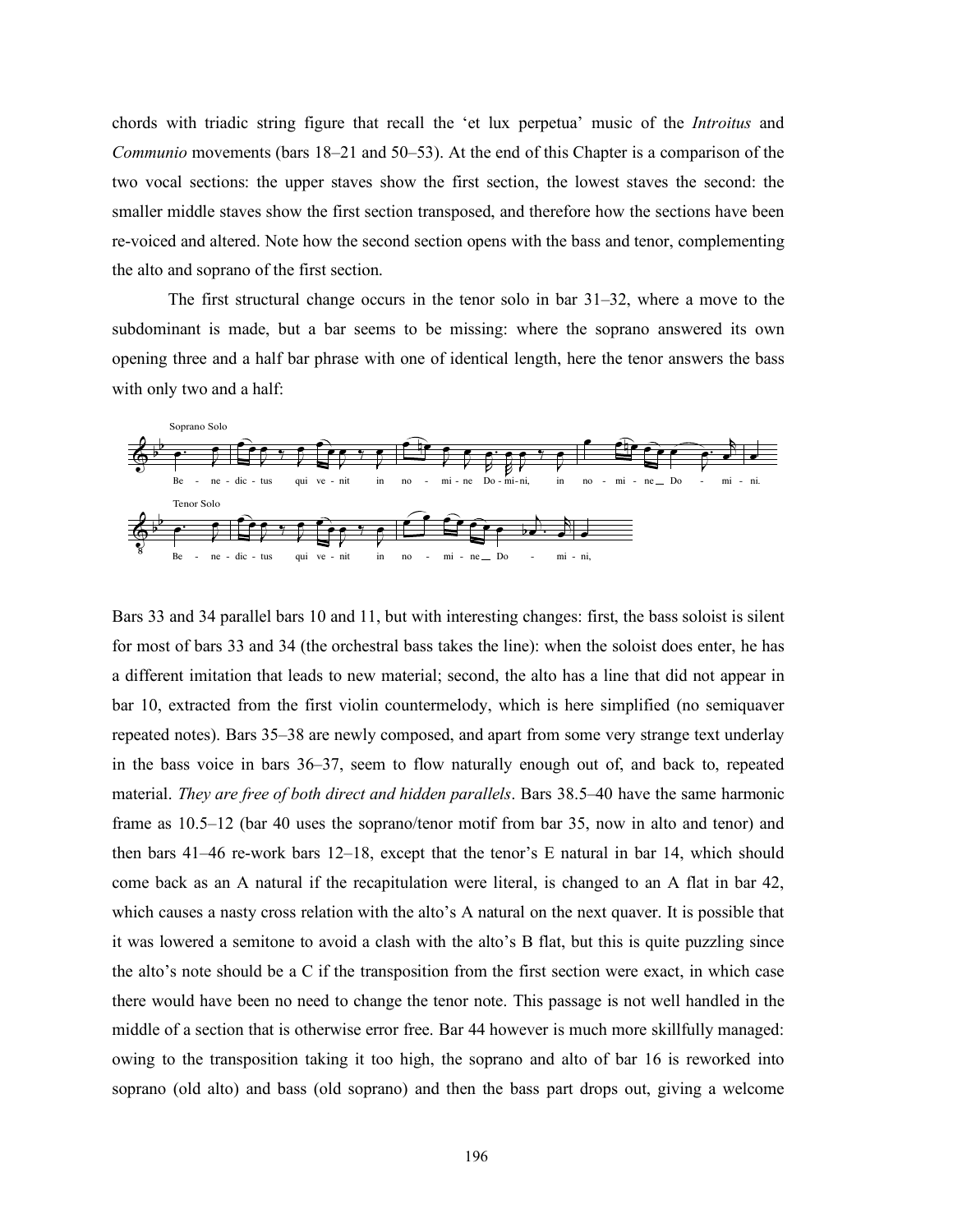variation in the texture. Bar 45 varies bar 17 with very effective ornamentation. A final observation: the pairing of voices in bars 39–41 (A+T and S+B) complements that in bars 10–12 (S+T and A+B), but surely the text underlay is wrong for the upper three voices in bar 44–45. The normal practice would be to repeat 'qui venit', allowing the soprano, alto and tenor to breathe between the repeated lines and sing the same text as the bass when he enters.

What can be gleaned from this comparison? Except for a nasty contrary motion parallel octave between tenor and bass in bar 41 (again, easily fixable if the tenor sings an F on "di-" instead of C, which is the type of error as typical of miscopying as poor technique), bars 41–46 are structurally sound, show some imaginative re-use of material, and apart from the poor handling of bar 42, are mostly free of serious infelicities.<sup>16</sup> In other words, the two vocal sections are structurally and technically fairly sound, and it is not hard to get an error free version from which to approach the orchestration.

By comparison, the link passage between the sections immediately following *forte* brass and woodwind chords (bars 22–27) seems to show a skill of a different order to that of the vocal sections—i.e. a lack of it—and it is here that one begins to get the feeling that something is not quite right*.* The chromatically winding 'cello line at the end of bar 21 stops just as it threatens to do something interesting, and rhythmically the music comes to an unexpected complete halt in bar 22, ending with a half cadence on the dominant of the dominant. While this is, of course, not an uncommon eighteenth century practice, the final C major chord is approached by an F major one, awkwardly pre-empting the 'target' chord (the dominant F major) and giving an unfortunate plagal flavour to the cadence:



<sup>&</sup>lt;sup>16</sup> Maunder's complaint about "bare fifths in the first beat of bars 39 and 40" (Maunder, p. 56) is not to be taken seriously since bars 46-49 of the *Recordare* fail the same 'test' of technical merit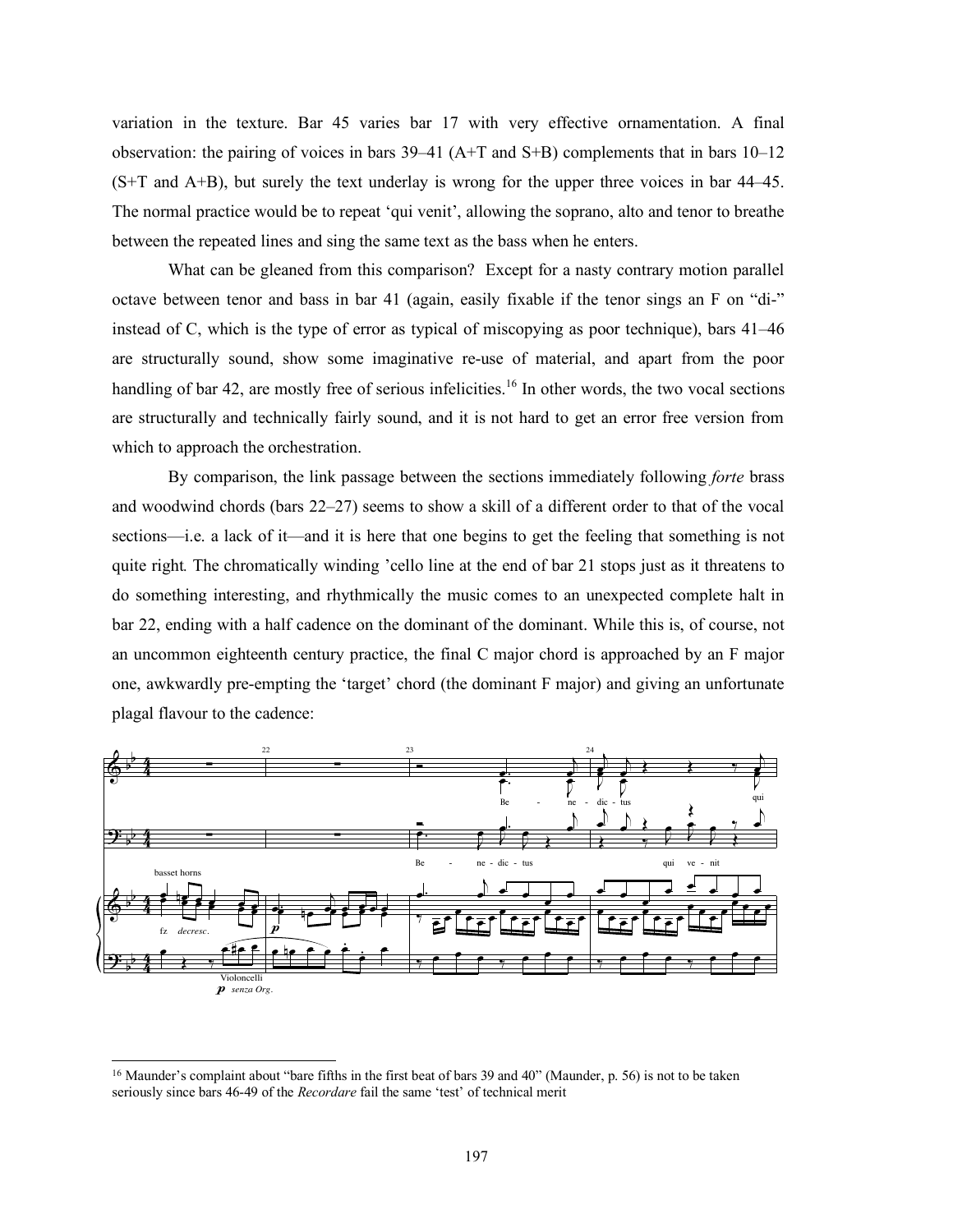Bars 23–26, while they do contain some rudimentary imitation that develops the main idea rhythmically, are harmonically static (the same chord for two bars!) and seem merely to mark time before the recapitulation in a way that is quite uncharacteristic of Mozart. Bars 25–26 actually modulate back to the tonic a bar and a half early, completely undercutting the expected half cadence and cadenza-like modulatory figure in the bassoon and first violins of bar 26–27, which seems harmonically very clumsy. It is also unfortunate, to say the least, that these four measures highlight the bass soloist when it is that voice that opens the recapitulation: this is so contrary to what one might call usual stagecraft that it seems highly unlikely in a dramatist of Mozart's calibre:



This passage has the feel of a separately composed link, an attempt to join together either two pre-existing sections, or a more or less fleshed out first section and its implied recapitulation.

Compounding this impression is a totally new arpeggiated accompaniment in the second violins (see b. 23 above), which appears for the first time in precisely this passage, where it looks very much like an attempt to give motion to an otherwise extremely static section. If one were starting from scratch as Süssmayr claimed, one would think that melody and accompaniment would be conceived together, but if one were trying to patch something together from different sources, the semiquaver figure is consistent with a 'default' accompaniment to someone else's idea. The present edition omits this passage.

It is interesting to note that the semiquaver arpeggiated figure re-appears in two other places where either old ideas are being re-worked (b. 33–36, where it was not part of the original material) or extended (b. 46–47, in the first violins where it just disappears after six beats). All in all, this motif—if that is not too strong a descriptor—which does not appear with any of the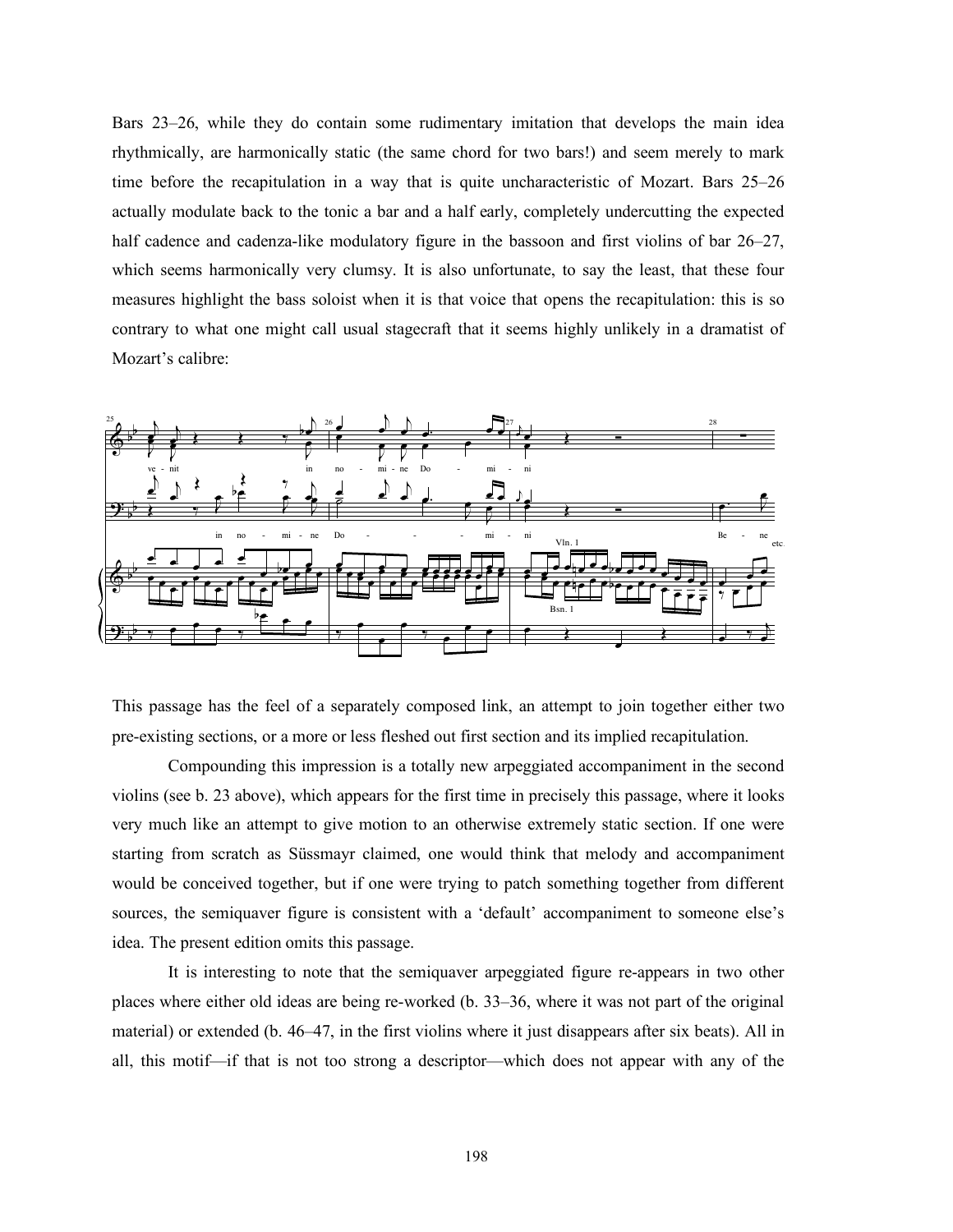primary material, has the hallmarks of being 'filler', a kind of musical spackle to patch over awkward moments, as if someone else's plan were being inadequately realised.

The last passage, bars 46–53, is revealing for another structural reason: whatever their provenance, there is one thing bars 28–46 did not accomplish that needed to be achieved, namely a cadence on the first beat of a bar. The first section (bars 3–17) had ended on the half bar, which, while acceptable and even desirable in a first section, would seem to be metrically unlikely in the last ensemble cadence in a movement. It would be unique in the *Requiem*: in each case where the final choral cadence is not also the end of the movement (i.e., where there are purely orchestral codas, the *Dies irae, Tuba mirum, Recordare*, and *Confutatis*), the final vocal cadence is always on a first beat. Like bar 17, bar 46 cadences on the third beat, necessitating the addition of a coda to bring about the desired metrical resolution. Süssmayr handles this quite skillfully (except for the addition of the 'filler' accompanimental figure): this passage is an intensification of the familiar motif on the word 'benedictus' and forming a complement to both bars 10–12 and 39–41 in that they use the last variation of available voice pairings, S+A and T+B. It could be objected that the bass soloist preempts the bass line of the final instrumental coda (bars 50–52), but bars 49–50 provide a differently ornamented version of the cadence in bars  $45-46$ ,<sup>17</sup> and this coda flows naturally out of what precedes it, and both rhythmically and motivically completes the movement.

With the change of key after *Sanctus* fugue, an introduction is, of course, absolutely necessary: one could hardly expect the alto soloist to pick the modulation out of thin air. Additionally, some sort of dramatic transition from the representation of the hosts of heaven in the *Osanna* fugue to the more prayerful text of the *Benedictus* is also necessary. Süssmayr recognised the need for an introduction, and to his credit he also realised that it would be dramatically unsatisfactory to open with movement with exactly the same material that the soloist was about to use. Unfortunately, his solution—re-composing the soloist's material with root position chords—did not really solve the problem, only made matters worse by introducing technical errors but still using the music the alto was about to sing.

While Süssmayr is to be commended for realising the localised need for an introduction, he didn't fully perceive the function it needs to play in the dramatic structure of the work. Because Mozart's autograph has very little music for the orchestra separate from the soloists and chorus, it has to be assumed that when it does it is significant. Except for the *Requiem aeternam,*

 $17$  is this why bar 17 was varied in bar 45?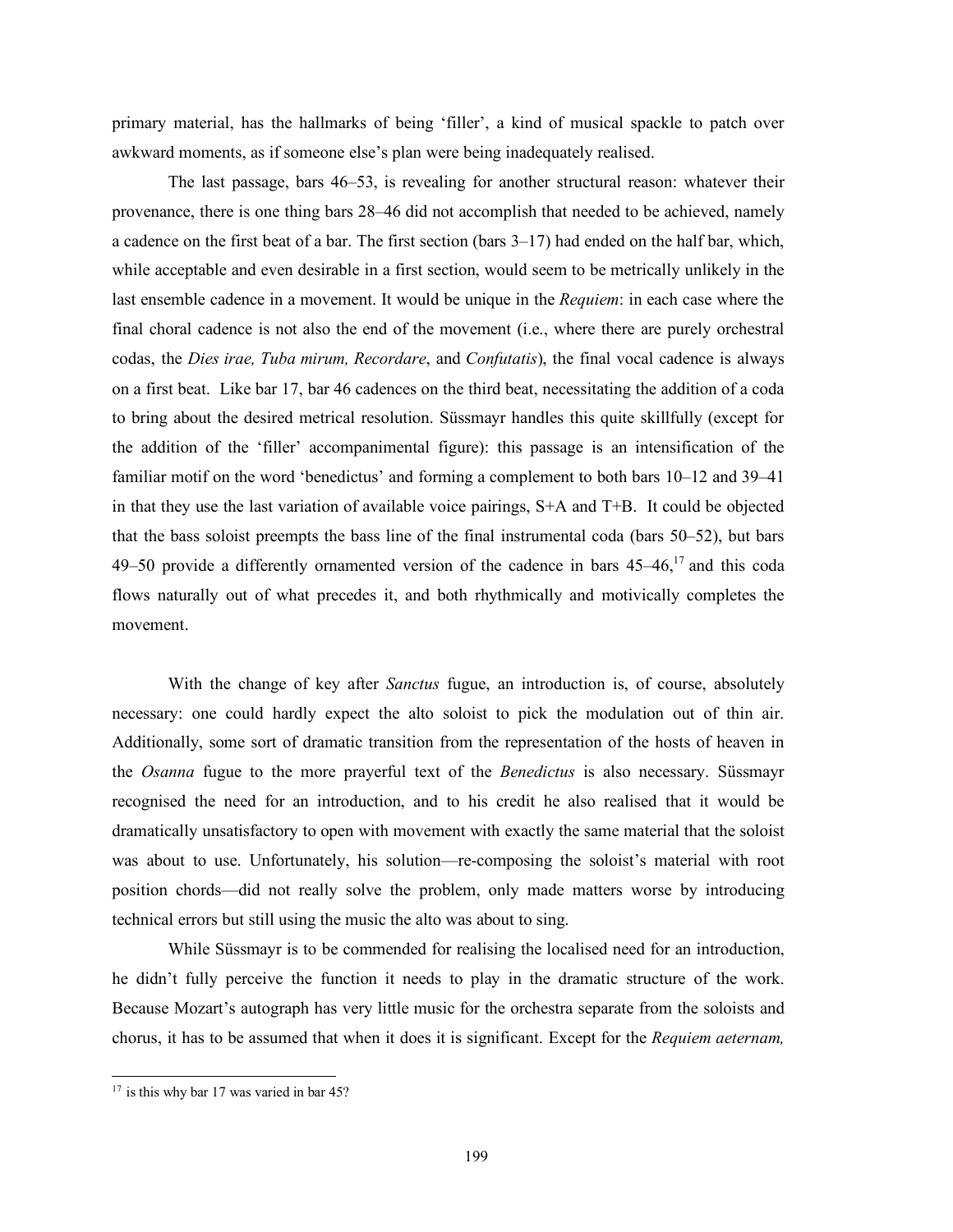only the *Recordare* has more than a two-bar introduction.<sup>18</sup> Placed between two loud, energetic, minor-key movements, the *Recordare* is an oasis of calm: true, this mood is somewhat prepared by the pleading quality of the soprano and alto 'salva me' at the subdued ending of the *Rex tremendae*, but the introduction to the *Recordare*, apart from being a welcome change of colour and featuring the basset horns as soloists, is a necessary change of focus from contemplating God's 'terrible majesty' to the very personal 'remember me, Lord Jesus'. Is not the *Benedictus* an analogous situation? It too is a moment of serenity between two contrasting movements—in this case a magnificent major-key contemplation of the heavenly host *(Osanna)* followed by a more subdued minor-key acknowledgement of humankind's sinfulness *(Agnus Dei)—*and therefore it too needs a more extended introduction. Süssmayr's paltry three bars do not achieve the structural need implied by the change of focus of the text. If the introduction had been longer, he could have used (Mozart's?) translucent and subtle opening in a purely instrumental context, giving it the needed distance from the soloist's entrance by means of a few bars of expository music with the same effect achieved in the *Recordare.* The present edition furnishes such an extended introduction that may be included or ignored at the conductor's discretion.<sup>19</sup> Instead of the alto's entrance half way through bar three, five bars are inserted which use material from the solo quartet in the winds against Süssmayr's first violin countermelody from b. 10, foreshadows Süssmayr's repeated brass chords of (his) bar 18, reuses his cello motif from b. 21 and comes to a cadence on the half bar so that Süssmayr's unaccompanied bass arpeggio can still function as the alto's lead in.

Moving from global problems of structure to local details, there are many elements of the orchestration that suggest that the instrumental and vocal parts were conceived separately. There are places where the instrumentation introduces technical issues not present in the vocal passages: sometimes 'parallel' passages are orchestrated differently without any apparent need to do so, and in general, there seems to be a lack of clarity uncharacteristic of Mozart, but quite consistent with Süssmayr's work elsewhere in the Requiem, where he was orchestrating Mozart's choral parts.

His use of the bassoons is quite confused: sometimes they are used in a Baroque way, doubling the bassi, (bars 10–13, 40–46), sometimes with independent lines (bars 5–6, 27, 35–38), sometimes as part of a more *stile moderno* wind section with the basset horns (bars 38–40) and

<sup>18</sup> Several movements have no introduction at all: the *Dies irae* has none, but the previous movement ended in the same key; the *Domine Jesu* similarly has none, but in Süssmayr's version the *Lacrymosa* ends with a plagal cadence in D minor, so at least a G minor chord has been heard recently; and even if the basses can't find an A in the F major chord at the end of the *Recordare,* they can get their note from the *forte* A on the downbeat of the *Confutatis.*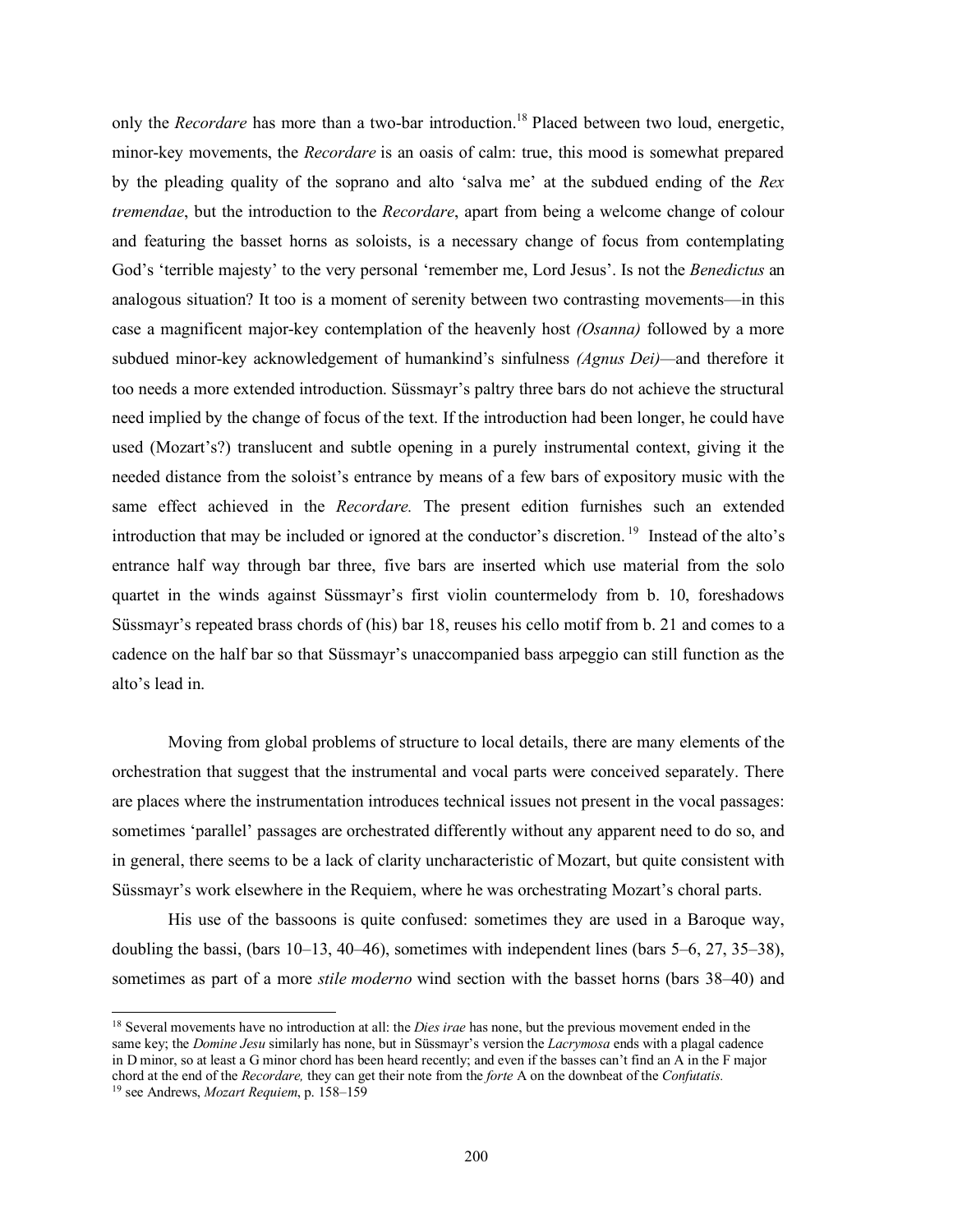sometimes just doubling the voices (bars 13–18—in the middle of the phrase!—23–26 and 46– 49). This is similar to their use in the *Ne absorbeat* fugue (b. 21–30) and the *Dies irae*. Also characteristic is the different orchestration of parallel passages: compare the wind writing in bars 10–15 with 38–42: the pedal notes of the basset horns and the *a2* doubling of the bass line by the bassoons of bar 10–15 becomes block thirds an octave apart in bar 38–42. Furthermore, the violas have a countermelody in bar 38 that was not present in the first section. Why do the basset horns stop in bar 42, in the middle of the phrase? It is almost as if bars 10–15 and 38–46 were orchestrated either by different people, or at different times by someone who either did not have time to, or see the importance of, making the sections correspond.

As far as the trombones are concerned, they are obviously needed in the large *fortissimo* tuttis, but at first glance it may seem a strange choice for two trombones to join a solo quartet, thus leaving two of the voices unsupported. There had been, however, somewhat of a tradition in Vienna to use a pair of trombones in this way, for example the Requiem in C minor of Georg Reutter (1708–72) composed in 1753 where the *Tuba mirum* features the four soloists joined by just two trombones. There are numerous other examples during the second and third quarters of the eighteenth century in Vienna in works by Tuma, Wagenseil and Ferdinand Schmidt, but it must be also be pointed out that most often they were used in a more *obbligato* way with soloists, whereas in the *Benedictus* Süssmayr limited their role to member of the ensemble. Is this an example of Süssmayr trying to imitate an older style, which he had heard of but with which he was personally unfamiliar? Either way, it is much better to withhold the trombones until the dramatic *tutti* in bar 18 (bar 23 in my new edition).

Finally, of course, comes the largest problem that Süssmayr faced. His solution to it has probably received more criticism than any other aspect of his completion, namely the repeat of the *Osanna* fugue in B flat major. Having decided, for whatever reason, to attempt an *Osanna* fugue, Süssmayr was faced with the problem of what key to use: the only Mozart masses he had heard recently<sup>20</sup> had contained homophonic Hosannas, and he cannot have known that in Mozart's mature masses where the Hosannas are fugal the key and material are the same, because he was not in possession of the scores. In many ways, the fact that he re-used the same melody in the 'wrong' key supports the contention that, by means yet to be discovered, he knew or believed it was Mozart's intention for the *Sanctus* and *Benedictus* to share a fugal *Osanna.* Both for the piece itself and for his subsequent reputation, it is a great shame that Süssmayr did not realise how easily the end of the *Benedictus* can be adapted to modulate back to D major to repeat the

 $20$  K. 317 and 337 in Prague during the coronation festivities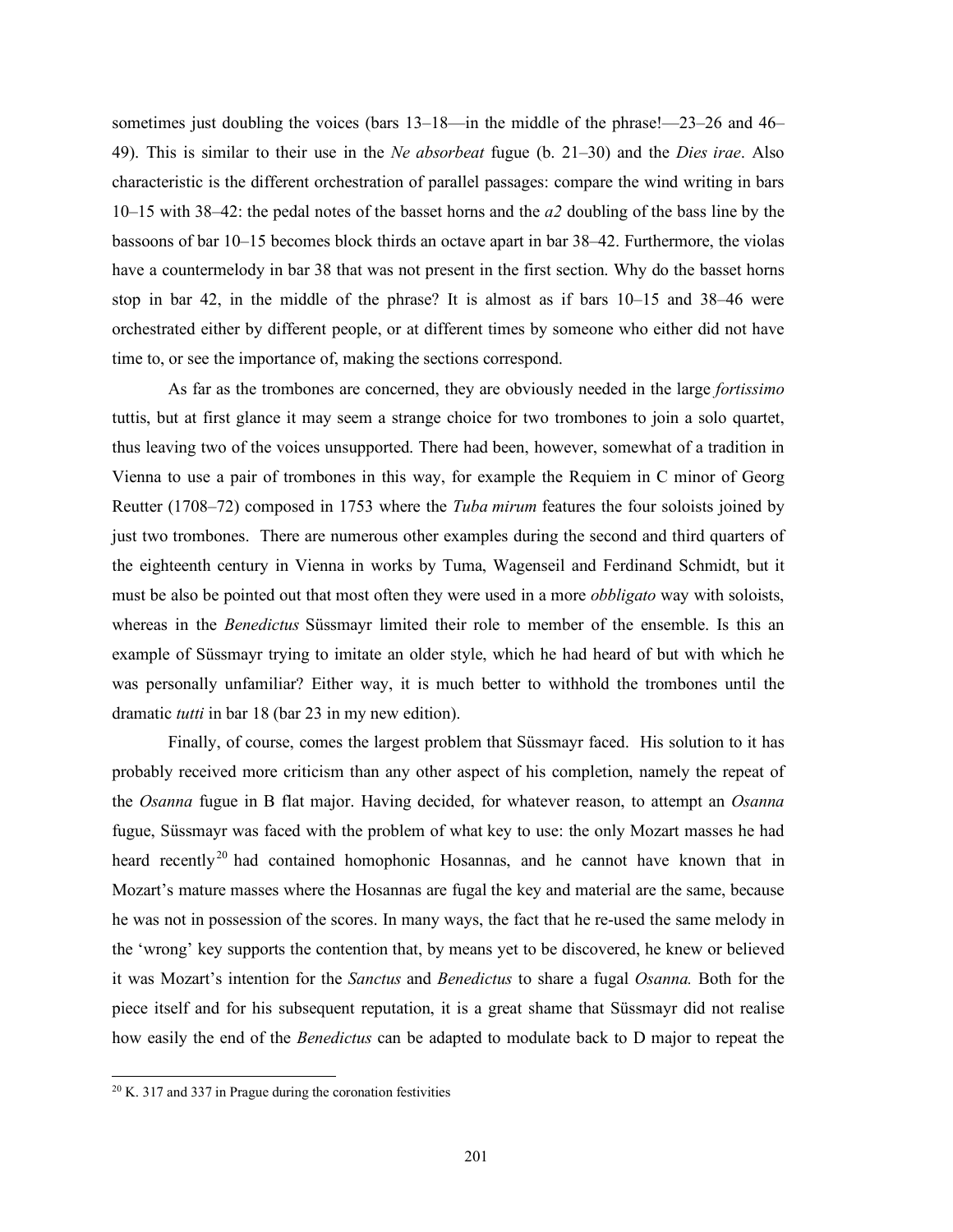fugue in the 'correct' key. While the different modern completions manage it differently, all are convincing.

Whether he knew it was Mozart's intention or not, there is a pleasing symmetry to treating the Sanctus-Benedictus as a single movement with a shared *Osanna*. The result, when combined with the repeat of the *Kyrie* fugue at the end of the work to the final line of text, is two central movements with the same shape (homophonic-fugue-contrasting homophonic-fugue repeat) within a larger structure that is framed with a shared beginning and ending fugue:

| Introit              |                                  |                  |
|----------------------|----------------------------------|------------------|
|                      | Requiem aeternam - Kyrie eleison |                  |
| Sequenz              |                                  |                  |
|                      | Dies irae                        |                  |
|                      | Tuba mirum                       |                  |
|                      | Rex tremendae                    |                  |
|                      | Recordare                        |                  |
|                      | Confutatis                       |                  |
|                      | Lacrimosa                        |                  |
| Offertory            |                                  |                  |
|                      | Domine Jesu                      | Quam olim        |
|                      | <i>Hostias</i>                   | Quam olim        |
| Sanctus - Benedictus |                                  |                  |
|                      | Sanctus                          | Osanna           |
|                      | <b>Benedictus</b>                | Osanna           |
| Agnus Dei            |                                  |                  |
|                      | Agnus Dei                        |                  |
|                      | Communio                         | Cum sanctis tuis |
|                      |                                  |                  |

This is a perfectly balanced form with six movements without fugues (the *Sequenz*) and six movements with fugues. $21$  One suspects that this clarity of structure must be Mozart's, not Süssmayr's, given the problems he had organising the structure of the *Benedictus.* But if it were indeed Süssmayr's, it is his greatest insight and contribution to the Requiem. His tragedy was that, like Mozart, he died young (only two years older than Mozart had been) and never lived to thrive in his own right or derive any benefit or reflected glory from his involvement with the Requiem.

The present edition is completely re-orchestrated, re-works the imitation of the solo parts, cuts Süssmayr's bars 22 to 26, replacing them with a new transition to the recapitulation (re-using the cadence from the new introduction), and adds a new modulatory passage back to the tonic D, re-using Süssmayr's cadential figure from b. 53 in the new key. Since the *Osanna* fugue subject

<sup>21</sup> It is also a compelling argument not to add an *Amen* fugue at the end of the *Lacrymosa*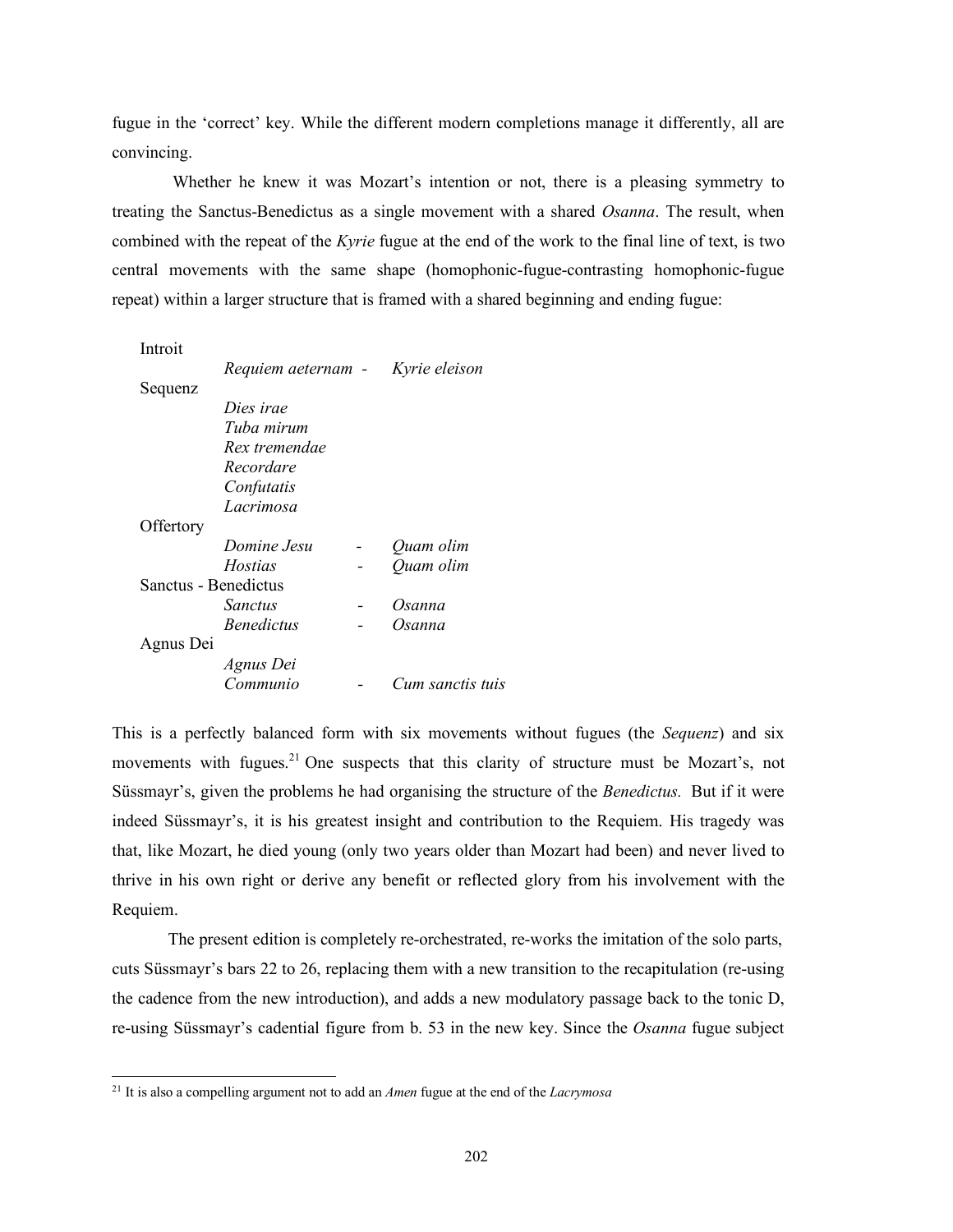doesn't contain the third of the scale until its third bar, the end of the Benedictus cadences on D minor to ease the listener more gently back to the major mode in the reverse of the process at the opening of the movement so well described by Levin above. The Osanna fugue is repeated with a concluding coda, suggested by Beyer's "Zweiter Schluss".